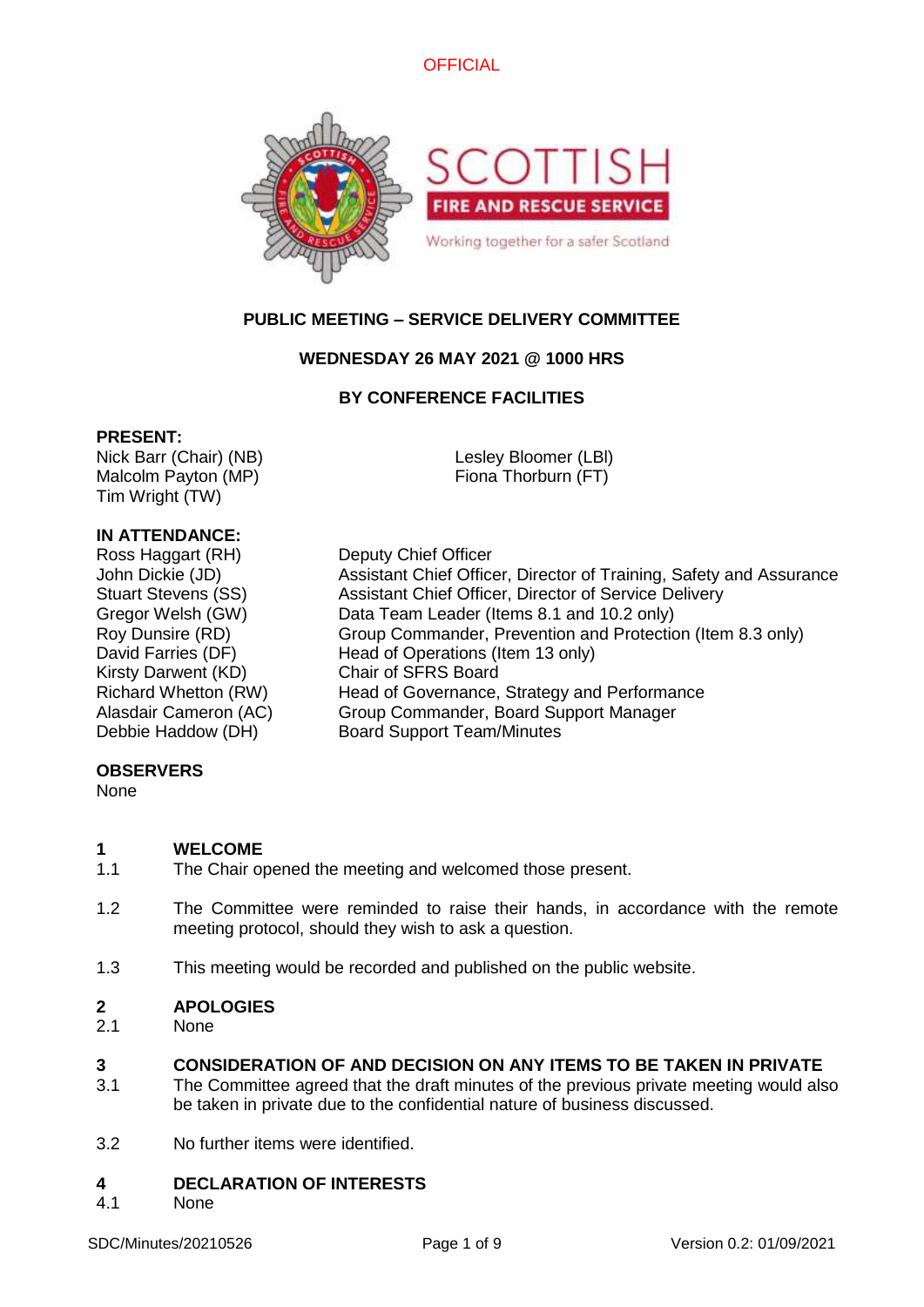# **5 MINUTES OF PREVIOUS MEETING: 11 MARCH 2021**

- 5.1 The minutes of the previous meeting were agreed as an accurate record.
- 5.2 **The minutes of the meeting held on 11 March 2021 were approved as a true record of the meeting.**

# **6 ACTION LOG**

6.1 The Rolling Action Log was considered and actions were agreed and removed

# **7 SERVICE DELIVERY UPDATE**

- 7.1 RH presented the update report detailing relevant matters from a SFRS service delivery perspective for the period 22 February 2021 to 10 May 2021, albeit some actions may precede and extend beyond these dates. The following key points were highlights:
	- New Youth Volunteer Scheme (YVS) launched at Alloa, first in the East Service Delivery Area (SDA), in April 2021.
	- New smoke detection standards legislation to come into force in 2022. SFRS have completed the rollout of training to support the new standards.
	- Due to ongoing legal challenges in respect of the tragic incident at Cameron House, no update could be provided.
	- Covid-19 response arrangements have been scaled back due to the reduction in cases, including the COVID Advisory Unit being disbanded.
	- COP 26 planning arrangements were ongoing, confirmation had been received from the Home Office regarding budget provision and the COP team would now be fully resourced with 26 members of staff.
	- Operational Strategy to be presented at the next Committee meeting. Update on restructure within the Operational function to be tabled later on the agenda (Item 12).
	- Operational Activity No incidents of note across all SDAs during this period.
	- Service Delivery Manager Workshops delivered by ACO Stevens and Head of Function. The focus of the workshops included continuous improvement, culture, etc.
	- Command and Control Futures (CCF) Two software releases were received by the Service within this period, project timeline had been reviewed and updated following due governance processes.
	- Operational Assurance significant event debrief held for Stonehaven Rail Crash and associated action plan developed.
	- Operational Assurance were undertaking a service-wide thematic audit on the Analytical Risk Assessment (ARA) processes.
	- Operational Assurance continue to publish Frontline Update with the focus on Firefighting Safety following the incidents at Hairmyers Hospital and Greater Manchester.
	- Operational Training Continuous Improvement Programme was progressing including a review of casualty care training programme and equipment on appliances.
- 7.2 The Committee requested further information on how the YVS were being delivered within the current restrictions. SS commented on the challenges involved in delivering the YVS during the past year and credited all staff involved in continuing to deliver sessions online. When restrictions allow, sessions would revert to physical meeting. SS noted that further schemes would commence in the East SDA later in the year and provided a brief outline for the resources/facilities required to deliver each scheme.
- 7.3 The Committee sought clarification on Section 19 of the Road Safety Act and the implications for the Service should this be enacted. JD explained that Section 19 relates to the exemption for emergency services to exceed speed limits and the associated training requirements. This would have implications on the training function due to the increase in driving hours necessary to maintain competence. The Service is currently engaging with the DVLA and the Department of Transport on potential adjustments for Scotland, particularly for the Islands.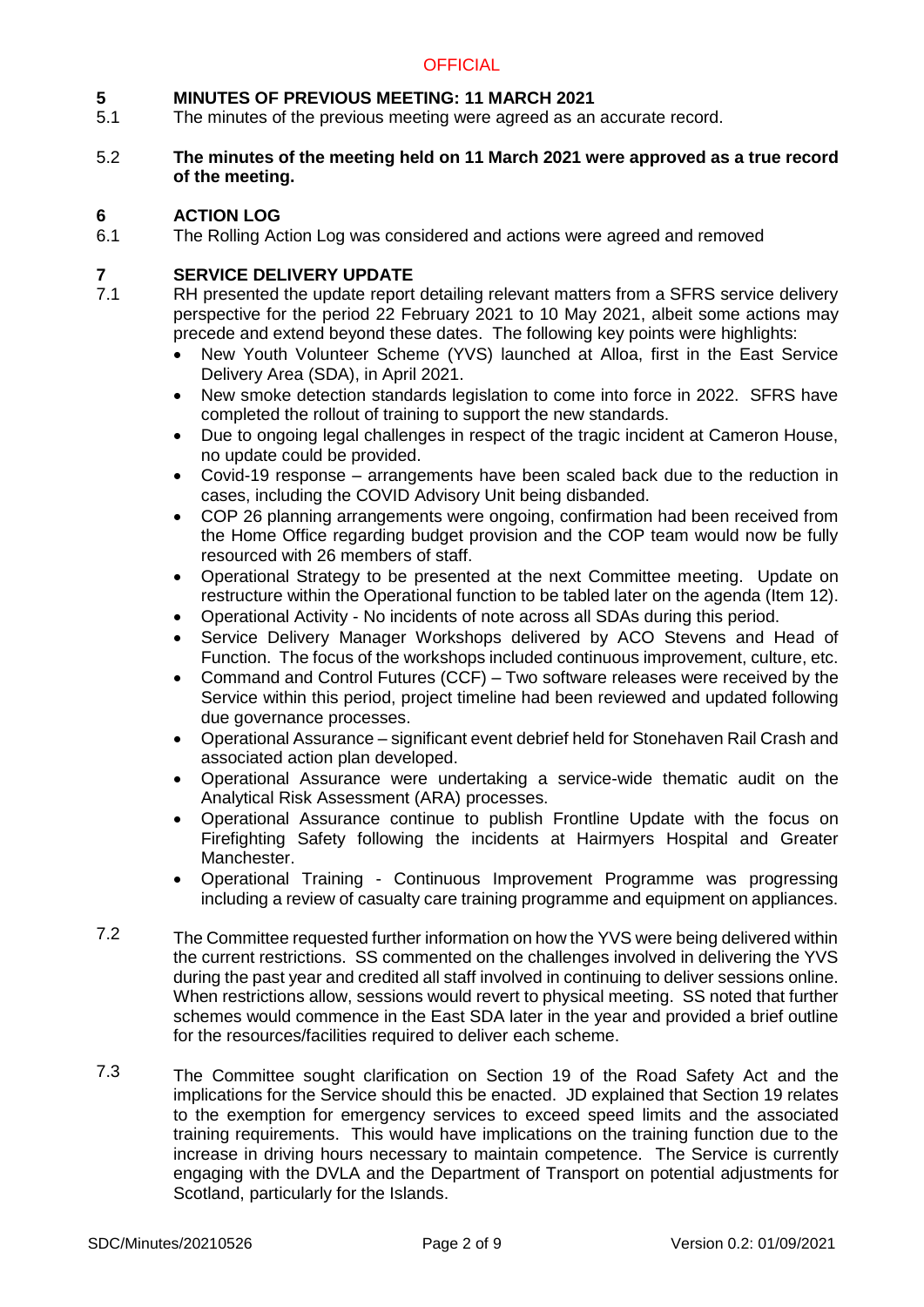- 7.4 In relation to the Service Delivery Manager Workshop, SS informed the Committee that the key themes were culture, continuous improvement, sharing of information/best practice, raising awareness of vision for the Directorate ie development of frontlines, operational strategy, etc. The workshop also provided an opportunity to cascade the Strategic Leadership Team's (SLT) priorities regarding health and wellbeing, recovery from Covid, engaging and developing middle managers, etc. These types of workshops would continue to be delivered to ensure continuous improvement, strategic vision, etc.
- 7.5 In relation to CCF, the Committee requested that an update on existing legacy systems and their status included in future Service Delivery Update Report.

# **ACTION: RH**

7.6 In relation to the publication of Urgent Instruction, Generic Information Notes, etc, JD informed the Committee that there was a function within the PDRPro system which required individuals to confirm that they have read specified documentation. However, due to the overall volume, this was not applied to all documents. JD reminded the Committee that it was the responsibility of both individuals and management to ensure that these documents were read. Publication of these types of documents were also advertised on the iHub to raise awareness.

#### 7.7 **The Committee scrutinised the report.**

# **8 SERVICE DELIVERY PERFORMANCE REPORTING**

### **8.1 Quarterly Performance Report for Q4 2020-21**

- 8.1.1 SS introduced GW to the Committee, who presented the performance report for quarter 4, highlighted with following key areas:
	- Additional charts included to show impact of Covid on some key performance indicators.
	- Reduction in number of All Incidents (7.1%) unwanted fire alarm signals (UFAS) (19%) and road traffic collisions (RTC) (33%) on 2019/20 figures
	- Accident Dwelling Fire incident continue to reduce, noting the seasonal variation in Spring and Autumn.
	- Accidental Dwelling Fire Casualties show a reduction of 30% reduction on 2019/20.
	- Accidental Dwelling Fire Fatalities show an increase on 2019/20 figures; however, it was noted that the previous year was significantly lower than average and could be a result of national restrictions. Three month rolling average figures were relatively stable. Comparison had also been made with Fire and Rescue Services in England.
	- Reduction in Home Fire Safety Visits (HFSV). Of those carried out, over 50% were to high risk group and 38% of HFSV results in smoke alarms being fitted.
	- Number of Fire Safety Audits, including follow up work, undertaken.
	- Wholetime and retained availability.
	- Response time Additional chart included to show the response times by different service delivery area and how this differs from call handling and turnout time. Detailed analysis required to identify the reason for the difference.
- 8.1.2 The Committee commented on the high standard of data presented within the report.
- 8.1.3 The Committee were given clarification on how the data for smoke detectors fitted/replaced were calculated and recorded.
- 8.1.4 The Committee were reminded that a specific session on Response Times would be presented at next Strategy Day (July 2021).

#### 8.1.5 **The Committee scrutinised the report and welcomed the continuing improvement in how the information and stats were being presented.**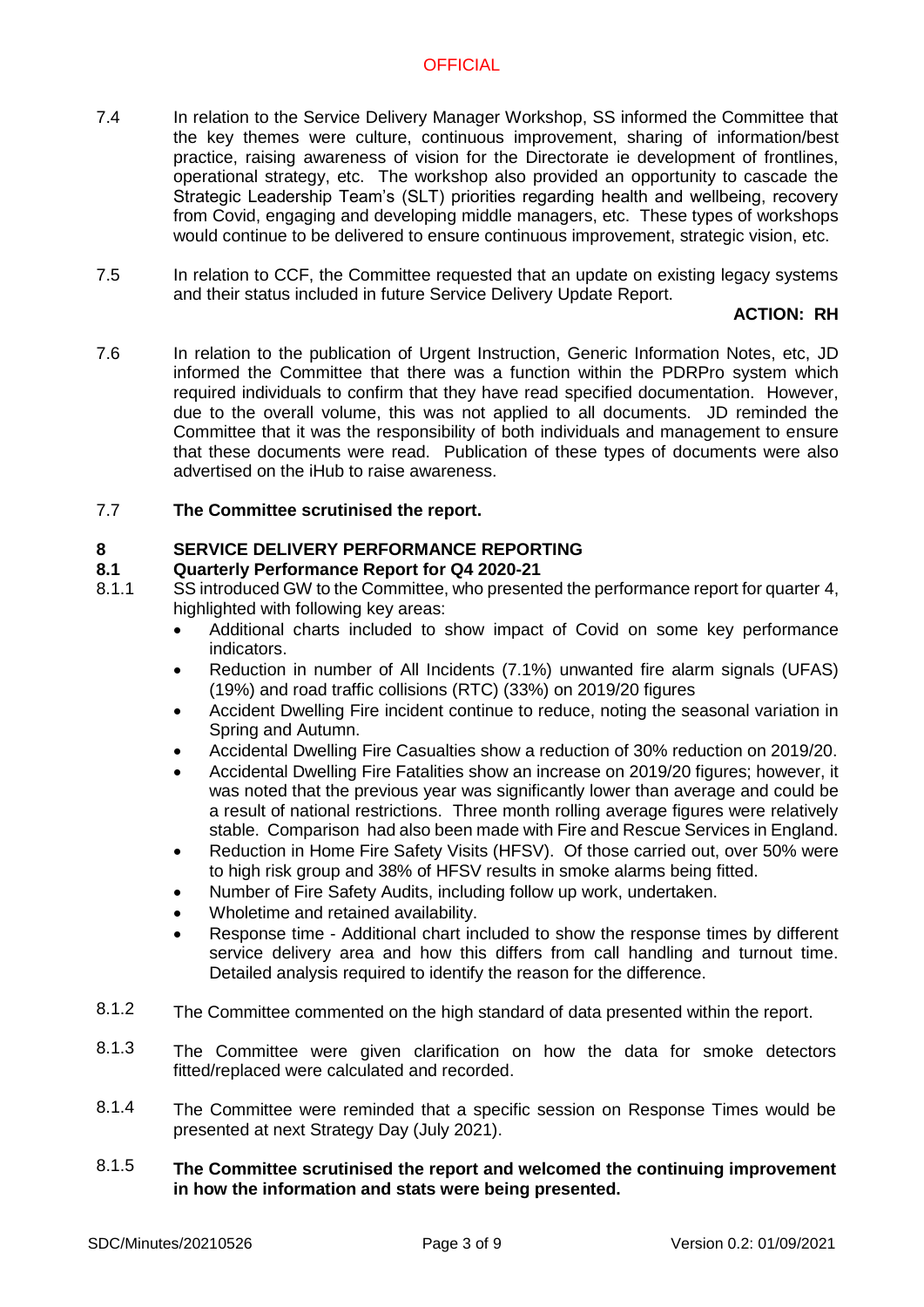# **8.2 Action Plan and Closing Reports Updates**

- 8.2.1 RW presented the report to the Committee to provide an update on the following audit and inspection action plans:
	- Fire Safety and Enforcement Red RAG status (slippage in timescale), one further action complete, 3 actions not progressed and new dates proposed, 2 actions deferred pending further review. Overall 95% complete.
	- Local Area Inspections National Recommendation Action Plan Green RAG status, 2 further actions completed. Overall 90% complete.
	- Management of Fleet and Equipment Green RAG status, 2 further actions have been completed, one proposed amended action requires pending completion. Overall 97% complete.
	- Provision of Operational Risk Information Red RAG status, 4 actions proposed revised due dates due to UK-wide Emergency Services Mobile Communication Programme. Overall 92% complete.
- 8.2.2 The Committee were asked to scrutinise the actions of the Senior Management Board as contained within the report.
- 8.2.3 The Committee noted that some actions remained open, despite the initial recommendation being addressed, due to additional work being undertaken to find the perfect solution. The Committee discussed the importance of action being clear and targeted specifically for the initial recommendation. RH provided reassurance to the Committee of the processes in place for creating action plans, as well as the robust challenge and scrutiny of progress by the Senior Management Team.
- 8.2.4 Fire Safety Enforcement Action Plan – It was noted that some actions were unable to be completed due to ongoing revisions, etc. SS stated that some previous related HMFSI recommendations were not clear or specific and going forward these recommendations would be closed as soon as practicable. The Committee scrutinised this action plan and were content with the revised due dates.
- 8.2.5 Local Area Inspection Action Plan – With reference to Action DG1, the Committee noted that the succession plan had been created, however, there was additional work outstanding. The Committee reiterated the earlier comments relating addressing the original recommendation. The Committee scrutinised this action plan and were content with the revised due dates.
- 8.2.6 Management of Fleet and Equipment Action Plan – The Committee noted the progress made and challenged whether Action 26.1 could be closed due to the creation of 4 new driver posts. The Committee scrutinised this action plan and were content with the proposals.
- 8.2.7 Provision of Operational Risk Information Action Plan – The Committee noted that the revised due dates which, due to the postponement of the UK-wide Emergency Services Mobile Communication Programme, were outwith the Service's control. The Committee commented on the need to set realistic timescales, particularly when third parties were involved. RW noted the comment and confirmed that this was an issue the Service were conscious of. He informed the Committee that progress was beginning to be made. The Committee scrutinised this action plan and were content with the proposals.

#### 8.2.8 **The Committee scrutinised the report.**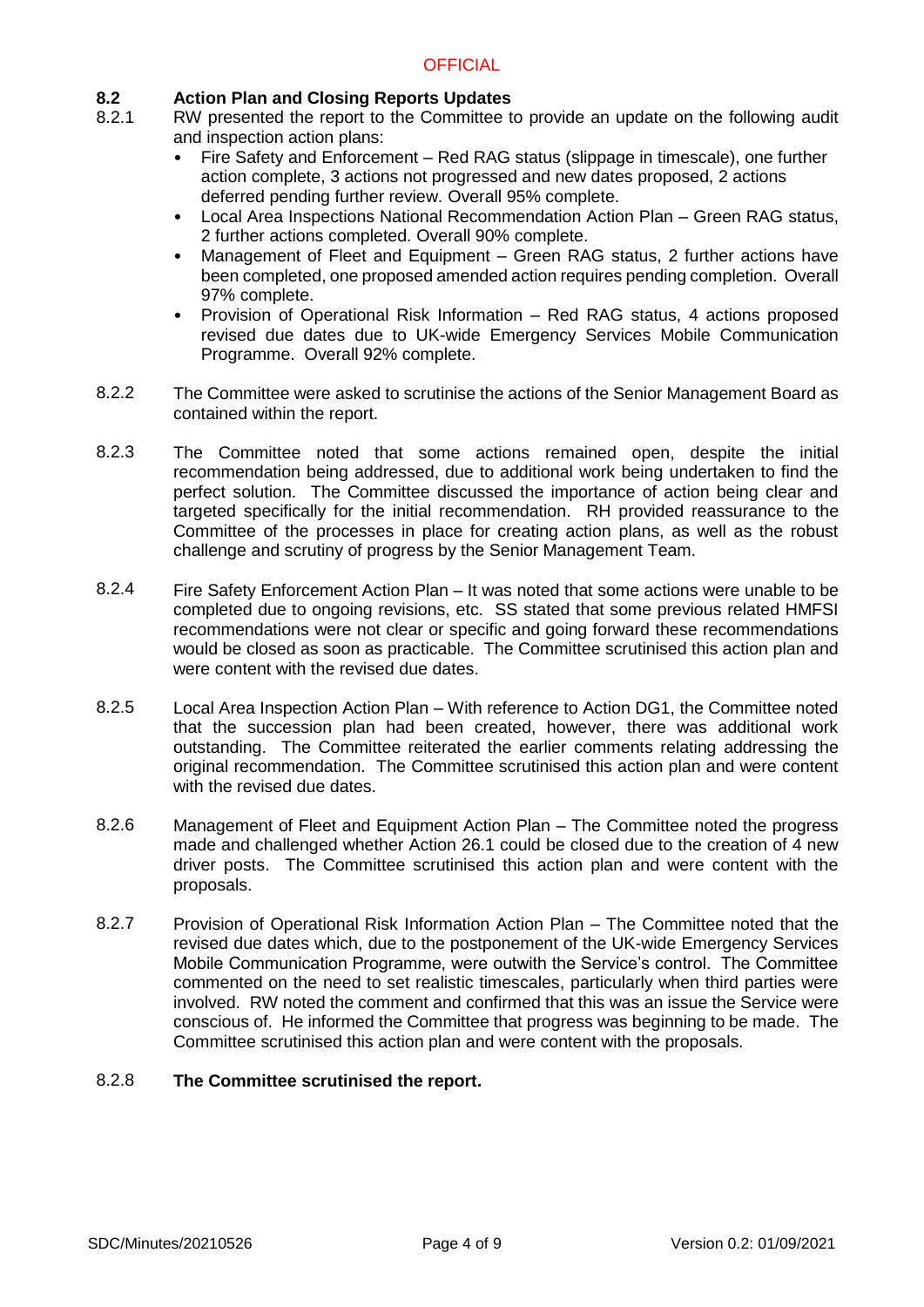#### **8.3 UNWANTED FIRE ALARM SIGNALS (UFAS) REVIEW PROJECT – UPDATE REPORT**

- 8.3.1 SS introduced RD who presented a report to the Committee to provide an update on the work that has been undertaken, to take forward the recommendations contained within the UFAS Stocktake Review Report. The following key areas were highlighted:
	- Completion of all actions against the 13 No. recommendations for improvement.
	- Assessing viable options for responding to Automatic Fire Alarms (AFAs) including outcomes of stakeholder engagement workshops.
	- Update to be provided at the next Board Strategy Day (27 May)
	- Mandate for public consultation and draft consultation document to be presented at the next Board meeting (24 June 2021).
- 8.3.2 RD confirmed that the Operations Control personnel had been fully involved in the process from the start, were represented on the Project Board and working groups and were supportive of the options. However, during the stakeholder engagement workshops, it was highlighted that further engagement with OC personnel was required on call challenging process.
- 8.3.3 RD provided context on potential local arrangements in terms of the proposed options. He noted that these arrangements relate to the different evacuation procedures in place for specific types of premises ie hospitals, etc.
- 8.3.4 RD noted that the potential financial impact on Retained Duty System (RDS) personnel due to the reduction in UFAS has been identified as a risk and captured on the equality impact assessment. This will be assessed further through engagement with RDS personnel during the consultation and analysis of UFAS incidents. The outcomes of this would be included in the final business case which will be presented the Board (December 2021) for decision. It was confirmed that Representative Bodies attended engagement workshop and were aware of this risk.
- 8.3.5 The Committee noted the average mobilising time for RDS and were reminded that the onus for fire safety management was the responsibility of property owners.
- 8.3.6 RD reminded the Committee that part of the recommendation for change within the Stocktake Review report, was to develop a partnership working strategy to improve alarm systems in Phase 3 stage.
- 8.3.7 RD explained that a 15% optimism bias had been factored into all options going forward for public consultation.
- 8.3.8 The Committee queried whether a minimum response level had been identified. RD agreed to raise this at the Consultation Sub Group meeting (27 May) and an update would be provided at the Strategy Day session (27 May).
- 8.3.9 In relation to cashable and non-cashable savings, RD noted that the non-cashable savings were based on the existing scale of charges and cashable savings were fuel, RDS payments, etc. These details would be provided in the final business case.

#### 8.310 **The Committee welcomed the report and noted the positive progress being made.**

*(Meeting broke at 1120 hrs and reconvened at 1130 hrs.)*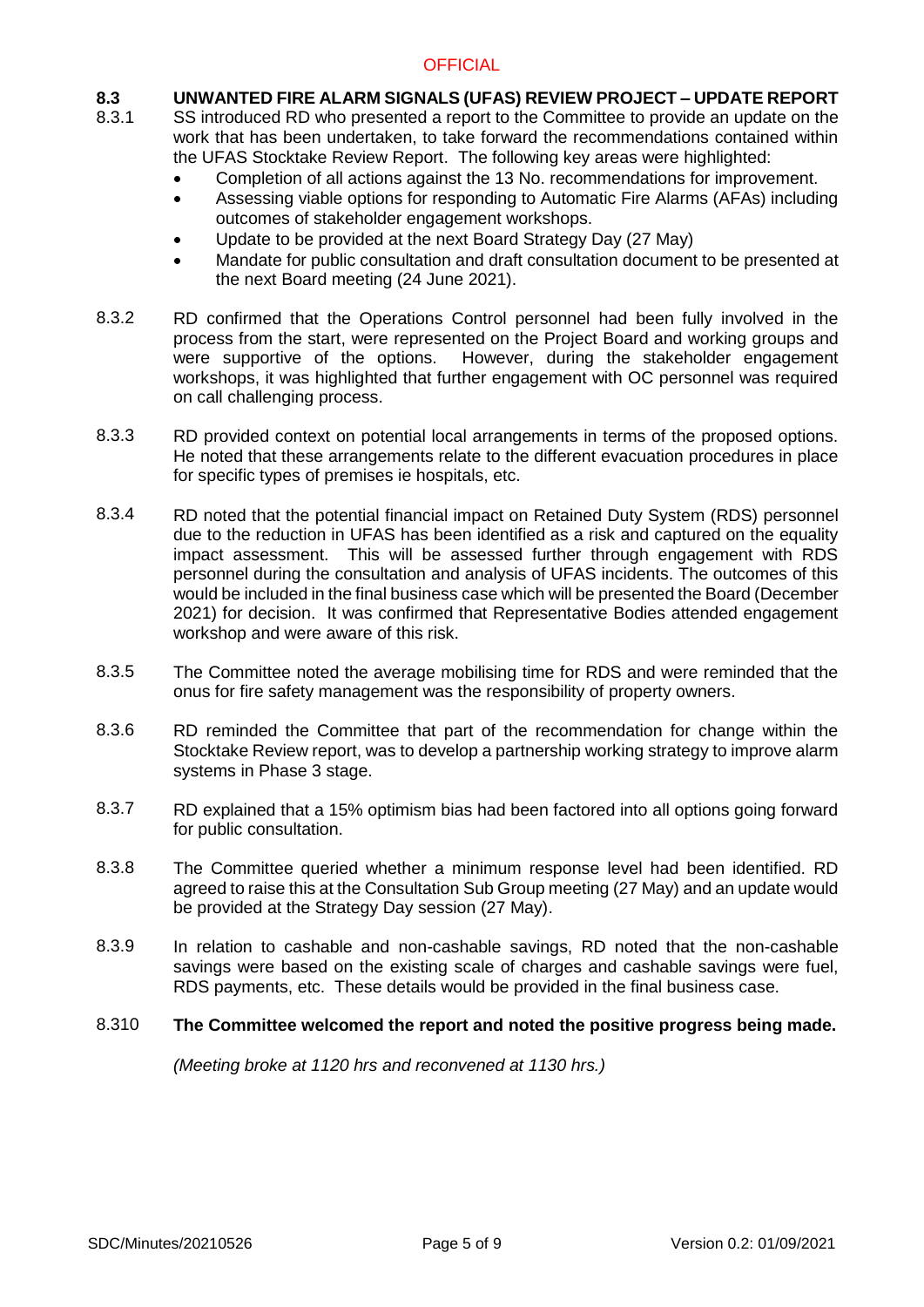# **9 OPERATIONAL LEARNING**

#### 9.1 **SFRS Clinical Governance Arrangements Updates**

9.1.1 JD informed the Committee that work was continuing with Scottish Ambulance Service (SAS) undertaking a review of casualty care training and equipment as well as consulting with ICAT trainers and frontline crews. An update on the outcomes of the SAS review would be brought to the next meeting (September 2021).

#### 9.1.2 **The Committee noted the verbal update.**

### 9.2 **Grenfell Tower Fire – Update Report**

- 9.2.1 SS presented a report to the Committee to provide an update on the progress against the recommendations contained with the Grenfell Tower action plan. The following key points were highlighted:
	- Change of personnel Ali Perry, Head of Prevention and Protection would now Chair the working group.
	- Full stocktake review on the progress of the action plan had been undertake and clear route identified for completing all outstanding actions.
	- Both the London Fire Brigade (LFB) and the Grenfell Tower Inquiry report recommendations would be presented at all future Committee meetings.
	- Detailed specific updates on all recommendations including RAG status and any actions required for completion.
	- Recommendation to close seven recommendations.
	- Recommendation for timescale review of 13 recommendations from July to September 2021.
	- Fire Survival Guidance exercise took place on 14 May 2021 focusing on communication between the fire ground and Operational Control. The outcomes of this exercise would be consolidated and rolled out to all control sites.
	- Recommendation to transfer one recommendation to the Command and Control Mobilising System project (CCMS) due to limitations of the current systems.
	- Notification of HMFSI's intention to undertake a review of the Service's arrangements for firefighting in high rise buildings including response to Grenfell recommendations.
- 9.2.2 SS assured the Committee that there were no specific concerns regarding the recommendations. However, due to the specific nature of some of the recommendations relating to the LFB, they were not practicable for the Service to meet.
- 9.2.3 The Committee sought clarification on whether Grenfell would not be included within the Annual Operating Plan, due to the revised timescale. The Committee were reminded that regular reports were provided for scrutiny to this Committee and the full Board therefore it was not deemed necessary to add this to the Annual Operating Plan.

#### 9.2.4 **The Committee scrutinised the report and supported the recommendations.**

### **10 SERVICE DELIVERY RISK REGISTER**

# 10.1 **Service Delivery Risk Register**

- 10.1.1 SS presented the Service Delivery Aligned Risks noting that the Directorate risk register was reviewed monthly to ensure the probability, impact of the action and control measures in place were appropriate. The following key points were highlighted:
	- New format of report containing overview of strategic risk register, Committee aligned directorate risk summary and Committee aligned directorate risk actions.
	- Risk SD008 (Unintentional harm to communities) relates to the impact of COVID on carrying out Home Fire Safety Visits. Action taken include detailed recovery plan developed, successful business to recruit Fire Safety Advocates and restructure of Prevention and Protection function to facilitate work.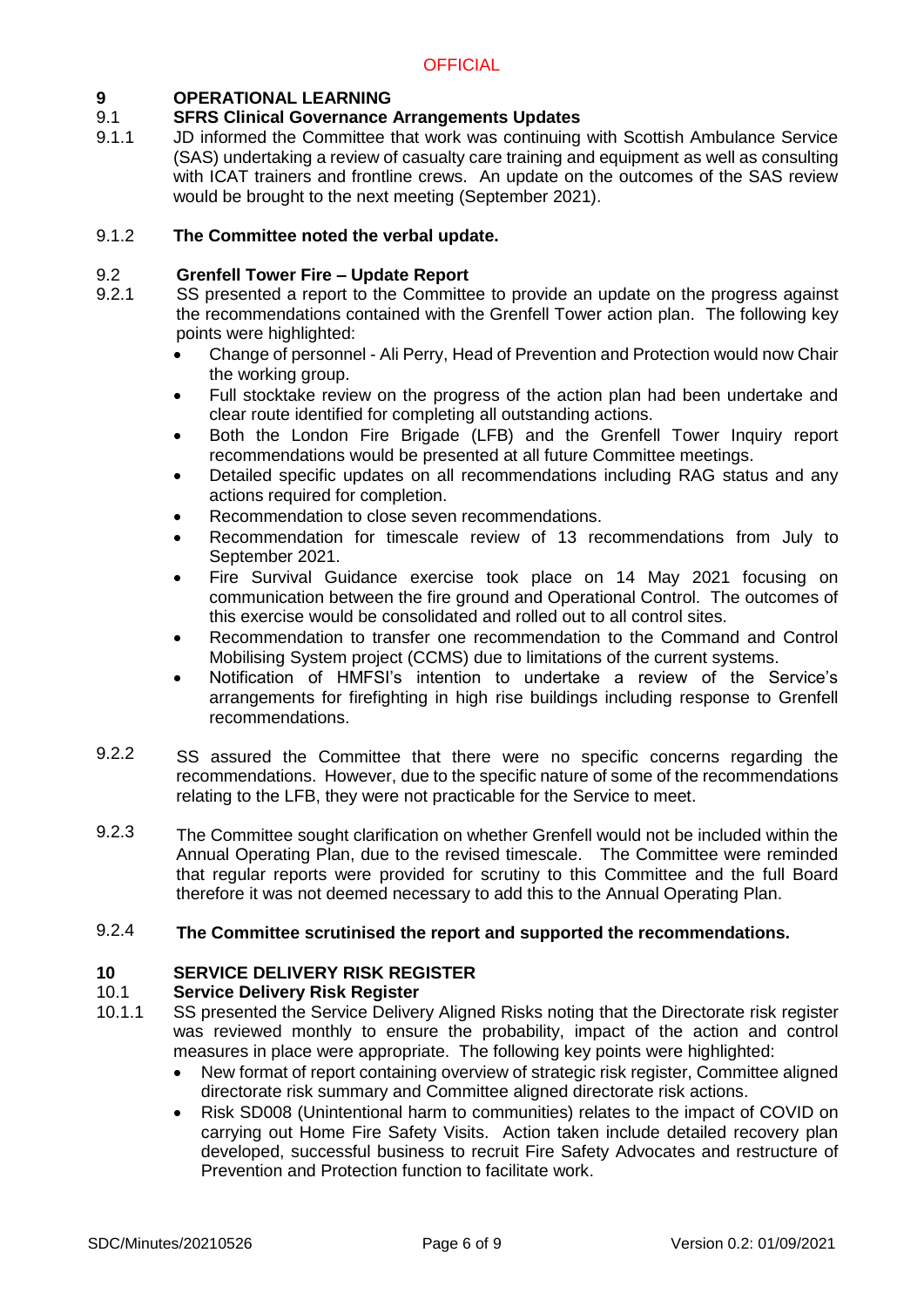- Risk SD010 (Fire Scotland Act) to be covered under Agenda Item 10.3.
- Risk SD011 (Marauding Terrorist Attack response) increased due to response to COP26 and outcomes of the Manchester Arena Enquiry.
- 10.1.2 In relation to Risk SD001 (Existing legacy Services), SS provided an update to the Committee on the extent of the faults recorded within each Command and Control Centre. Although there were no major issues, the Contingency Group has been reconvened to support the CCF project and manage any faults going forward.
- 10.1.3 The Committee commended the revised format of the risk register and noted the intention for greater scrutiny of risk at future meetings.

#### 10.1.4 **The Committee noted the report.**

# 10.2 **IN PHASE RISK REGISTER MONITORING AND REPORTING (LIVE DEMO)**

- 10.2.1 RW introduced GW who gave a presentation to the Committee to demonstration the InPhase Risk Register Monitoring and Reporting module. The following key points were highlighted:
	- Previous process was resource intensive.
	- New risk toolkit has been created for Directorate use. Significant engagement undertaken to identify the needs and requirements of the Directorates.
	- Potential to roll out to Service Delivery Areas.
	- Future intention to automate the process.
	- Demonstration and run through to the risk information captured within the Excel spreadsheet including the addition of new risk, closure of risk and end of year targets. Data would be accessible and able to be interrogated.
	- Able to be deployed following approval by Audit and Risk Assurance Committee.
- 10.2.2 The Committee asked when this could be deployed and accessible. GW stated that a decision was required on whether the focus should be on improving accessibility of the data for Directorates or rolling out the data collection process in locations areas/functions. Both options involved time consuming development and no timescale had been identified yet.

#### 10.2.3 **The Committee welcomed the presentation and demonstration.**

### 10.3 **Risk Spotlight – SD10 Fire Safety Enforcement - Impact of COVID and Change of Delivery Model**

- 10.3.1 SS presented the risk spotlight briefing note noting that this remained unchanged from the version deferred from the previous meeting and highlighted the following:
	- Fire safety enforcement (FSE) is managed through a published Fire Safety Enforcement Framework which details audit actions and focus (risk based).
	- FSE audits undertaken on premises with high prevalence of UFAS incidents or premises where a fire has occurred.
	- All Local Senior Officers (LSO) produce a Local Enforcement Delivery Plan, which are updated quarterly and published on the SFRS website, to identify relevant framework premises for audit purposes as well the potential to undertake localised thematic reviews.
	- FSE and Community Safety Engagement are delivered at a local level and managed by individual LSOs.
	- FSE was delivered by 83.5 (full time equivalent) uniformed and non-uniformed staff.
	- Challenges with sustainability particularly with uniformed staff.
	- Local delivery supported by a small Prevention and Protection HQ function.
	- Centralised small team for Fire Engineers.
	- Background performance information including number of live alteration, prohibition and enforcement notices.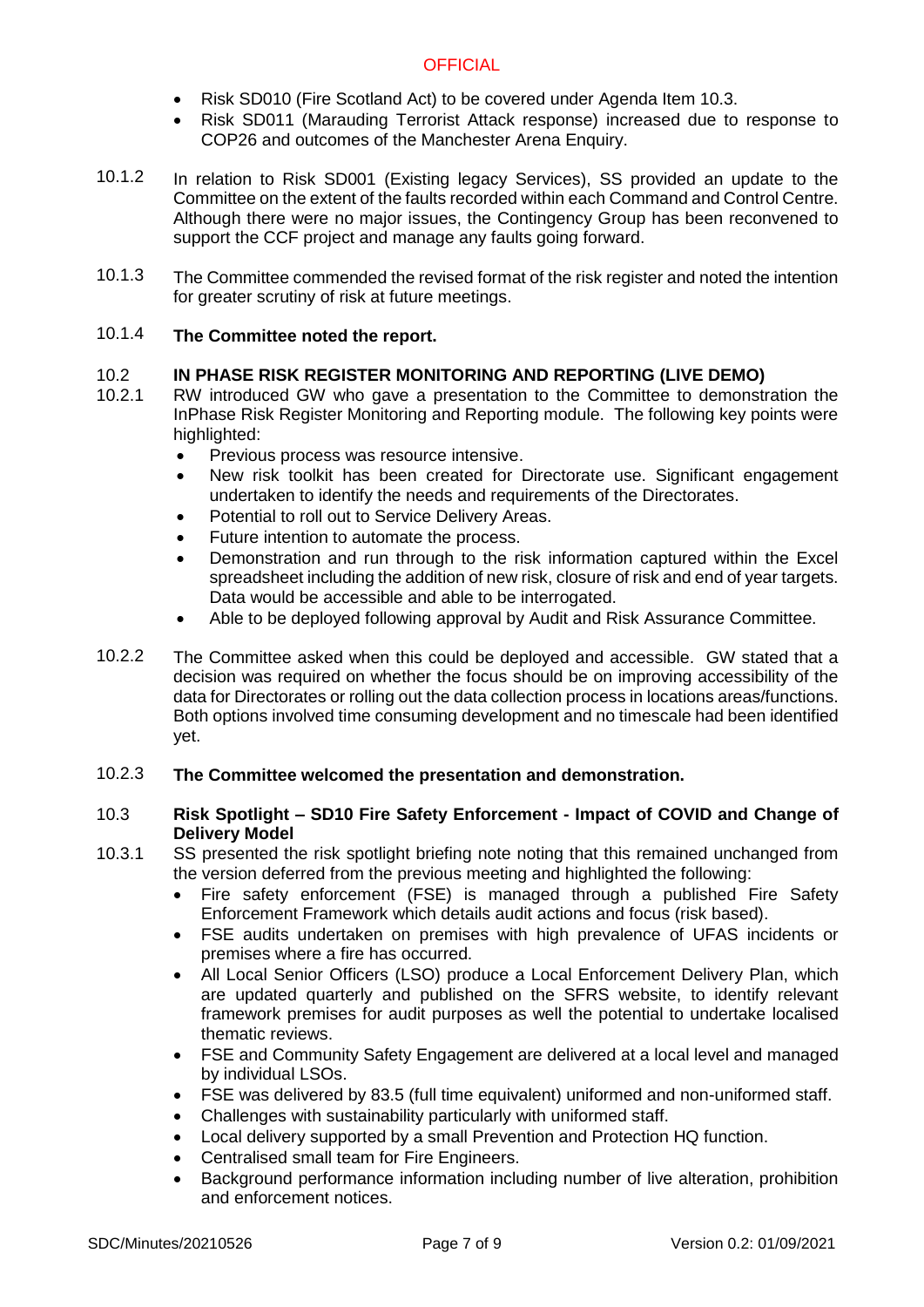- Approach to audit and enforcement, SFRS engage and work with duty holders which has been beneficial for both parties.
- Actions undertaken to reduce the risk including development of LSO recovery plans, additional future recruitment of Fire Safety Advocates, Fire Safety Auditing Officers (non-uniformed) and Specialist Fire Engineering Manager, strategic review of FSE (local/national structures, sustainability), review of effectiveness of auditing processes and current ongoing tendering process for the provision of FSE training modules.
- 10.3.2 SS noted that discussions had taken place regarding joint working between P&P and Data Team to review and analysis data and identifying trends.
- 10.3.3 SS noted that the new performance management framework contained performance measures for the number of completed framework premises audits and number carried out. These would be reported to the Board.
- 10.3.4 SS reminded the Committee that all relevant premises are subject to a post fire audit, the Service would automatically revisit and identify whether there were any shortcomings from previous audits and undertake a review of the risk rating for the premise.
- 10.3.5 Outwith the meeting, SS and NB would discuss the potential for further insight on FSE, including links with other key aspects work within the Service, for the Committee.

#### 10.3.6 **The Committee noted the risk spotlight briefing note and verbal update.**

### **11 COMMITTEE VALUE ADDED STATEMENT 2020/21**

- 11.1 NB presented a report to the Committee, which outlined evidence of how the Committee supports the effective functioning of the Board.
- 11.2 The Committee requested that the statement should refer to the Committee minutes being presented at Board meetings and that the all references to the Transformation and Major Projects Committee be amended to Change Committee.

# **ACTION: BST**

#### 11.3 **The Committee scrutinised the report and noted the proposed changes.**

# **12 RESPONSE & RESILIENCE REVIEW AND INTERNAL RESTRUCTURE**

- 12.1 DF presented a report to the Committee, in relation to the recent review of the Response and Resilience (R&R) Function and the resultant structural changes and naming conventions that were implemented on 4 January 2021. The following key points were highlighted:
	- Purpose of review: Review structure, work, working practices, culture of function and make recommendations to enable transition and full integration into the Service Delivery Directorate.
	- Identify options to ensure organisational/personal development, succession planning and talent management holistically within the Service.
	- Research and rebranding of Response & Resilience to enhance the understanding of the function.
	- Engagement undertaken within both the function and wider Service.
	- Key recommendations included rebranding to Operations Function, development of a communications and engagement strategy with the wider Directorate, realignment of individual department to support both strategy development and SDA support and review naming convention of all department to clearly define their purpose.
	- Workstream and Role recommendations included review and clarify role definitions, review work package and deliverability, instigate a gateway style approach for allocating work and identifying interdependencies and clearer alignment of workstreams with other Directorates.